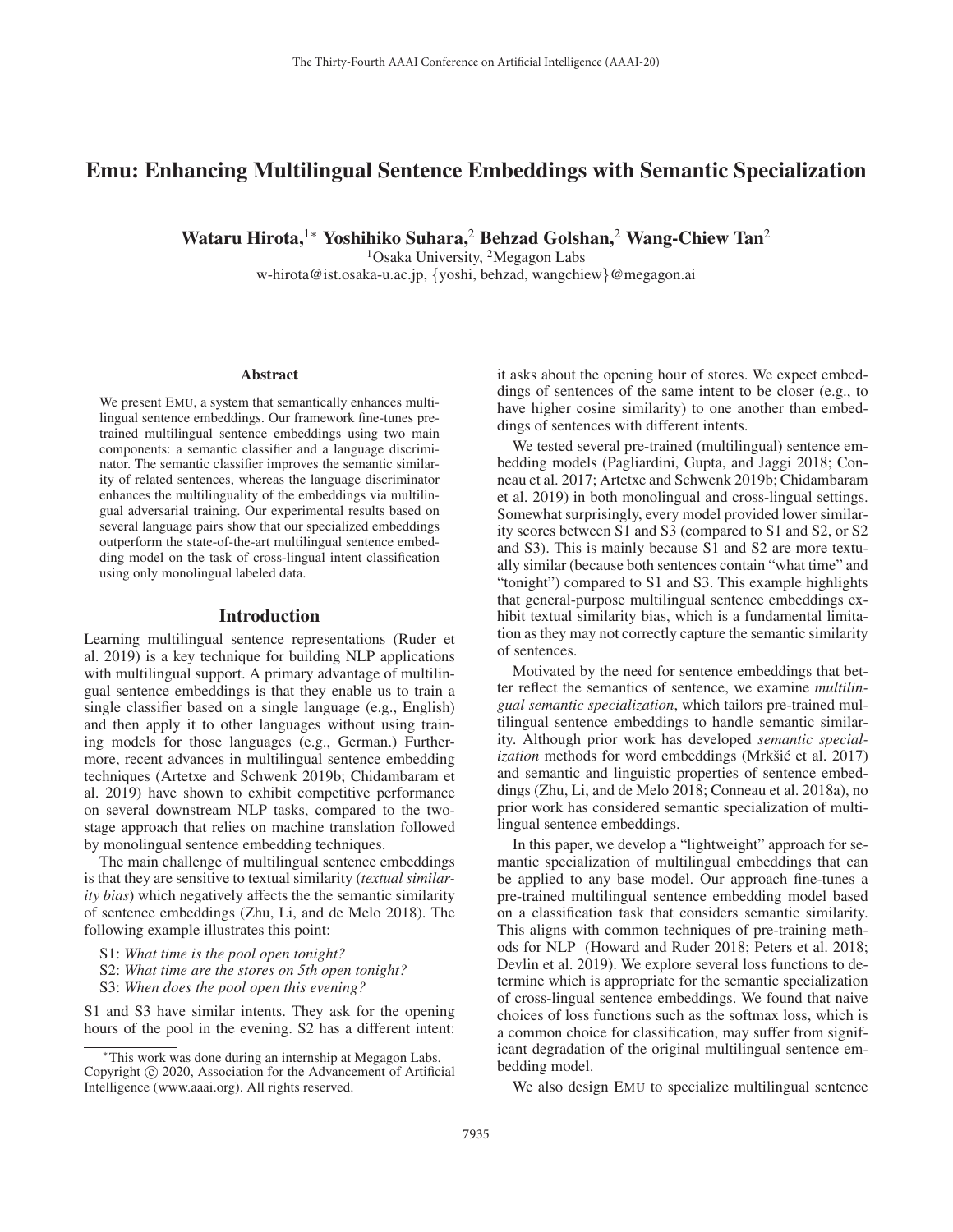embeddings using only monolingual training data as it is expensive to collect parallel training data in multiple languages. Our solution incorporates *language adversarial training* to enhance the multilinguality of sentence embeddings. Specifically, we implemented a language discriminator that tries to identify the language of an input sentence given its embedding and optimizes multilingual sentence embeddings to confuse the language discriminator.

We conducted experiments on three cross-lingual intent classification tasks that involves 6 languages. The results show that EMU successfully specializes the state-of-theart multilingual sentence embedding techniques, namely LASER, using only monolingual training data with unlabeled data in other languages. It outperforms the original LASER model and monolingual sentence embeddings with machine translation by up to 47.7% and 86.2% respectively.

The contributions of the paper are as follows:

- We developed EMU, a system that semantically enhances pre-trained multilingual sentence embeddings<sup>1</sup>. EMU incorporates multilingual adversarial training on top of finetuning to enhance multilinguality without using parallel sentences.
- We experimented with several loss functions and show that the two loss functions, namely  $L_2$  constrained softmax and center loss, outperform common loss functions used for fine-tuning.
- We show that EMU successfully specializes multilingual sentence embedding using only monolingual labeled data.

### Multilingual Semantic Specialization

The architecture of EMU is depicted in Figure 1. There are three main components, which we detail next: multilingual encoder  $E$ , semantic classifier  $C$ , and language discriminator D. The solid lines show the flow of the forward propagation for fine-tuning  $C$  and  $E$ , and the dotted lines are that for D. These arrows become reversed during the backpropagation. The semantic classifier and language discriminator are only used for fine-tuning.

After fine-tuning, EMU uses the fine-tuned multilingual encoder to obtain sentence embeddings for input sentences. More specifically, we expect the similarity (e.g., cosine similarity) between two related sentences in any languages to be closer to each other. We consider cosine similarity as it is the most common choice and can be calculated efficiently (Wang et al. 2017).

#### Multilingual Encoder

A multilingual encoder is a language-agnostic sentence encoder that converts sentences in any language into embedding vectors in a common space. EMU is flexible with the choice of multilingual encoders and their architectures. The only requirement of this component is that it encodes a sentence in any language into a sentence embedding.

In this paper, we use LASER (Artetxe and Schwenk 2019b) as a base multilingual sentence embedding model. LASER is a multilingual sentence embedding model that



Figure 1: Architecture of EMU.

covers more than 93 languages with more than 23 different alphabets. It is an encoder-decoder model that shares the same BiLSTM encoder with max-pooling and uses byte pair encoding (BPE) (Sennrich, Haddow, and Birch 2016) to accept sentences in any languages as input. The model is trained on a set of bilingual translation tasks and is shown to have the state-of-the-art performance on cross-lingual NLP tasks including bitext mining. We use LASER instead of multilingual models for BERT (Devlin et al. 2019) because (1) LASER outperformed the BERT model on the XNLI task (Artetxe and Schwenk 2019b) and (2) a LASER model can be used as a sentence encoder without any changes<sup>2</sup>.

### Semantic Classifier

The semantic classifier categorizes input sentences into groups that share the same intent, such as "seeking pool information" or "seeking restaurant information". We expect the semantic classifier to enhance multilingual sentence embeddings to better reflect the semantic similarity of related sentences, where the semantic similarity is calculated as the cosine similarity between the embeddings of the two sentences.

Additionally, we expect that learned embeddings retain semantic similarity with respect to cosine similarity. Thus, we propose the use of  $L_2$ -constrained softmax loss (Ranjan, Castillo, and Chellappa 2017) and center loss (Wen et al. 2016), which are known to be effective for image recognition tasks. To the best of our knowledge, we are the first to apply these loss functions for fine-tuning embedding models. We describe these loss functions next.

 $L_2$ -constrained softmax loss  $L_2$ -constrained softmax loss (Ranjan, Castillo, and Chellappa 2017) considers hard constraints on the norm of embedding vectors on top of the

<sup>&</sup>lt;sup>1</sup>Our code is available at https://github.com/megagonlabs/emu.

<sup>&</sup>lt;sup>2</sup>A BERT model needs to be fine-tuned to use the first vector corresponding to the class symbol [CLS] as a sentence embedding. A BERT variant for sentence embeddings also needs supervision to train a model (Reimers and Gurevych 2019).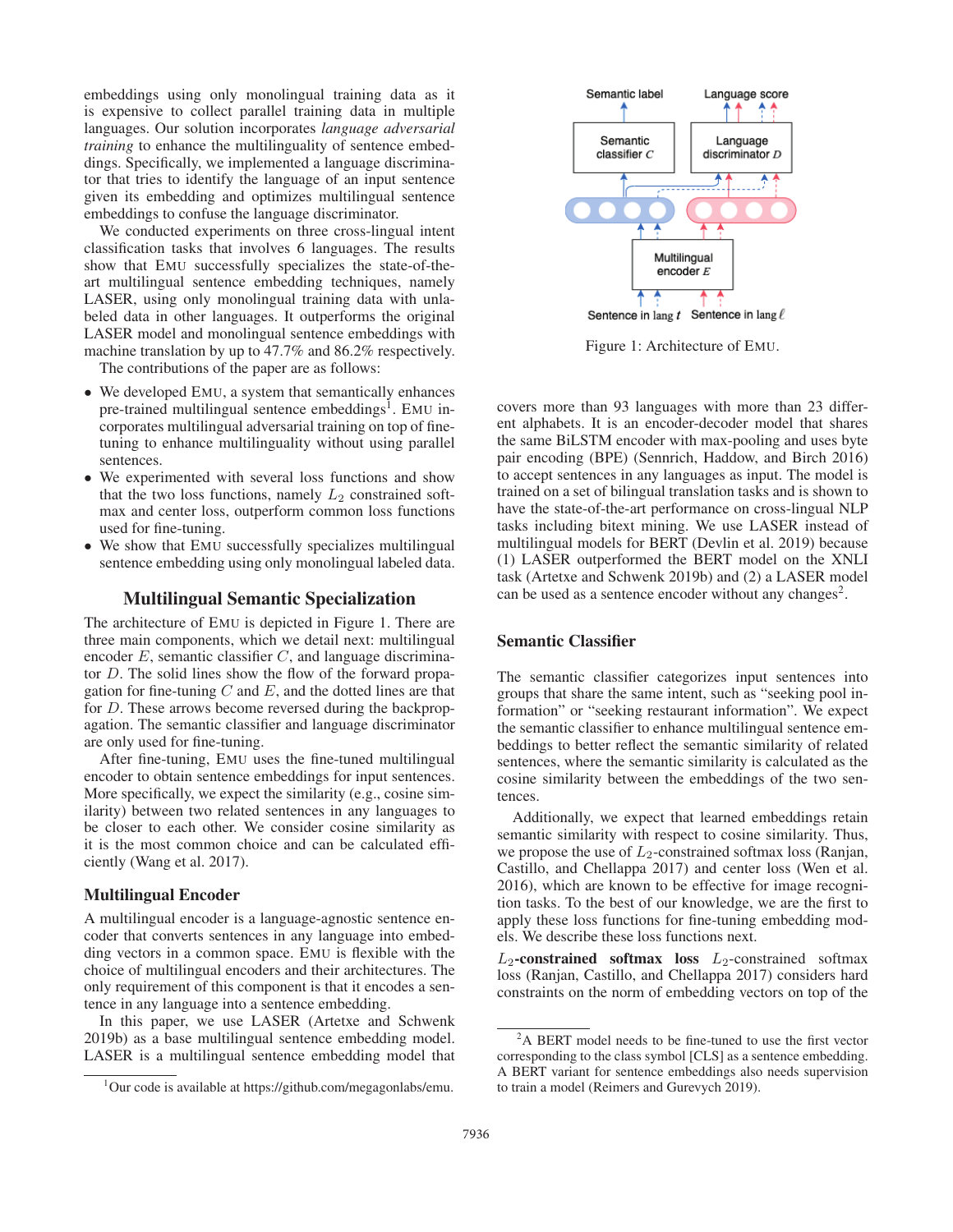softmax loss:

minimize 
$$
-\frac{1}{M} \sum_{i=1}^{M} \log \frac{e^{W_{y_i}^T u_i + b_{y_i}}}{\sum_{j=1}^{C} e^{W_j^T u_i + b_j}}
$$
subject to 
$$
||u_i||_2 = \alpha, \forall i = 1, ..., M,
$$

where M denotes the number of classes, and  $u_i$  and  $y_i$  are ith sentence embedding vector and its true label respectively.

The  $L_2$  constraint ensures that embedding vectors are distributed on the hypersphere with the size of  $\alpha$ . Therefore, the Euclidean distance between two vectors on the hypersphere is approximately close to its cosine distance. This property is helpful for specializing sentence embeddings to learn semantic similarity in the form of cosine similarity. Note that this  $L_2$ -constraint is different from the  $L_2$  regularization term applied to the weight parameters of the output layer. In that case, the regularization term will be considered in the loss function.

To implement  $L_2$ -constrained softmax loss, the model additionally inserts an  $L_2$ -normalized layer that normalizes the encoder output u (i.e.,  $\frac{u}{\|u\|}$ ) followed by a layer that scales with a hyper-parameter  $\alpha$ . The scaled vectors are then fed into the output layer, where the model evaluates the softmax loss.

Center loss The center loss (Wen et al. 2016) was originally developed for face recognition tasks to stabilize deep features learned from data. The center loss is described as follows:

$$
L_{center} = \frac{1}{2} \sum_{i=1}^{m} ||u_i - c_{y_i}||_2^2,
$$
 (1)

where  $c_{y_i}$  denotes the centroid of sentence embedding vectors of class  $y_i$ . The loss function forces the embedding vector of i-th sample toward the centroid of the true category. Our motivation to use this loss function is to enhance the *intra-class compactness* of sentence embeddings. That is, we want to ensure that the sentence embeddings that have the same intent form compact clusters because other loss functions, such as the softmax loss, does not have this functionality. The center loss works as *cross-lingual* center loss; it enforces sentences, in any language, that belong to the same intent as a same cluster if multilingual training data are available.

We consider combining the center loss with another function with a hyper-parameter  $\lambda$ :

$$
L_C = L_{L_2-sm} + \lambda L_{center},\tag{2}
$$

where  $L_{L_2\text{-}sm}$  denotes the  $L_2$ -constrained softmax loss function.

#### Language Discriminator

The semantic classifier does not directly consider *multilinguality*, so the model, which is fine-tuned on a single language, may now perform worse on other languages. To avoid this problem, we incorporate *multilingual adversarial learning* into the framework. Specifically, the language discriminator D aims to identify the language of an input sentence

Table 1: Statistics of the datasets.

|                    | <i>HotelOA</i> | <b>ATIS</b> | Ouora |
|--------------------|----------------|-------------|-------|
| # of classes       | 28             | 13          | 50    |
| # of training data | 676            | 1.195       | 1,059 |
| # of test data     | 144            | 252         | 353   |
| Vocab. size (en)   | 977            | 626         | 1.308 |

given its embedding, whereas the multilingual sentence encoder E incorporates an additional loss function to "confuse" D. The idea was inspired by related work that used adversarial learning for multilingual NLP models (Chen et al. 2018; Chen and Cardie 2018). We hypothesize and our experiments show that incorporating adversarial learning also enhances the multilinguality of sentence embeddings.

The language discriminator is trained to determine whether the languages of two input embeddings are different. Simultaneously, the other part of the model is trained to confuse the discriminator. In our implementation, we use Wasserstein GAN (Arjovsky, Chintala, and Bottou 2017) because it is known to be more robust than the original GAN (Goodfellow et al. 2014).

Algorithm 1 shows a single training step of EMU. Each step consists of two training routines for language discriminator  $D_t$  and the other components (multilingual sentence encoder  $E$  and semantic classifier  $C$ ). Target language  $t$ denotes the language used for training (e.g., English).  $t$  is randomly chosen from a training language set if multiple languages are used for training. *Adversarial languages* L is a set of languages that are used to retrieve adversarial sentences. To train language discriminator  $D_t$ , training sentences in language  $t$  and adversarial sentences from randomly chosen language  $\ell \in \mathscr{L}$  are used to evaluate  $L_{D_{\ell}}$ . Formally, the loss function for any training language  $t$  is described as

$$
L_{D_t} = L_d(1, D_t(u^t)) + L_d(0, D_t(v^\ell)),
$$
 (3)

where  $L_d(\cdot, \cdot)$  is the cross entropy loss,  $u_t$  and  $v_\ell$  are em-<br>bedding vectors (encoded by E) of sentences in language t bedding vectors (encoded by  $E$ ) of sentences in language  $t$ and language  $\ell$  ( $t \neq \ell$ ). Our design implements a language discriminator for each training language  $t$ . For instance, language discriminator  $D_{t=en}$  aims to predict whether an input multilingual sentence embedding belongs to English.

Next, labeled sentences in language t and adversarial sentences  $\ell$  are sampled to update the parameters of E and C with the fixed parameters of  $D_t$ . The overall loss function  $L_{C+D_t}$  now takes into account the loss value of  $D_t$  so that the multilingual encoder  $E$  can generate multilingual sentences embeddings for sentences in languages t and  $\ell$ , which cannot be classified by the language discriminator  $D_t$ . We use hyper-parameter  $\gamma$  to balance the loss functions:

$$
L_{C+D_t} = L_C - \gamma L_{D_t}.
$$
\n(4)

## Evaluation

We evaluated EMU based on the cross-lingual intent classification task. The task is to detect the intent of an input sentence in a source language (e.g., German) based on *labeled*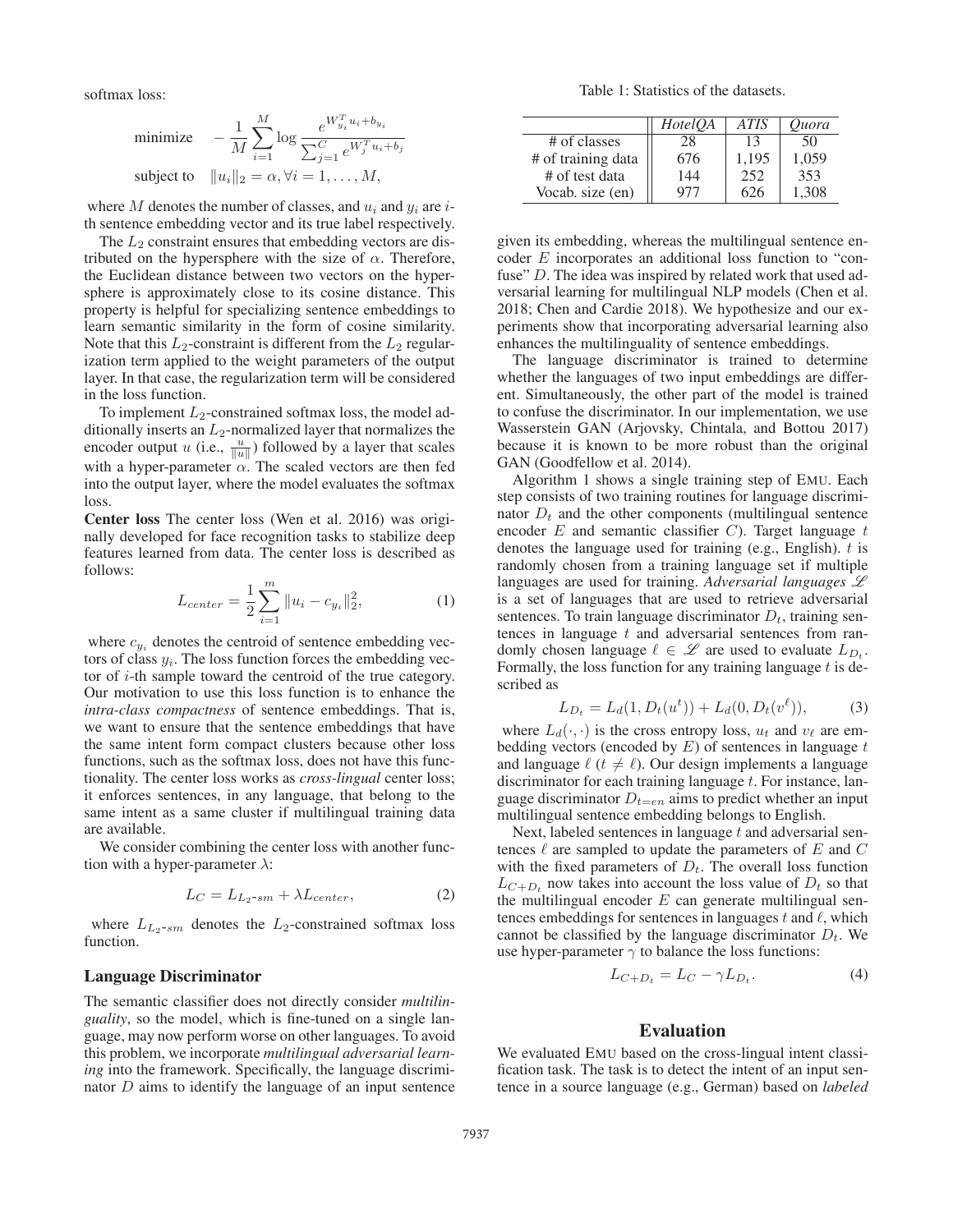#### Algorithm 1 Single Training Step of EMU

|    | <b>Require:</b> Training lang t, adversarial langs $\mathcal{L}$ , iteration number |                        |
|----|-------------------------------------------------------------------------------------|------------------------|
|    | $k$ , clipping interval $c$ .                                                       |                        |
|    | 1: for 1 to $k$ do                                                                  |                        |
| 2: | Sample training sentences as $x^t$                                                  |                        |
| 3: | Sample adversarial language $\ell$ from $\mathscr L$                                |                        |
| 4: | Sample adversarial sentences as $x^{\ell}$                                          |                        |
| 5: | $u^t \leftarrow E(x^t); \quad v^{\ell} \leftarrow E(x^{\ell})$                      |                        |
| 6: | Evaluate loss $L_{D_t}(u^t, v^{\ell})$                                              | $\triangleright$ Eq. 3 |
| 7: | Update $D_t$ parameters                                                             |                        |
| 8: | Clip $D_t$ parameters to $[-c, c]$                                                  |                        |
|    | 9: Sample training sentences and labels as $x^t$ and $y^t$                          |                        |
|    | 10: Sample adversarial language $\ell$ from $\mathscr L$                            |                        |
|    | 11: Sample adversarial sentences as $x^{\ell}$                                      |                        |
|    | 12: $u^i \leftarrow E(x^t); \quad v^{\ell} \leftarrow E(x^{\ell})$                  |                        |
|    | 13: Evaluate loss $L_{C+D_t}(u^t, v^{\ell}, y^t)$                                   | $\triangleright$ Eq. 4 |
|    | 14: Update $E$ and $C$ parameters                                                   |                        |

*sentences* associated with intent labels in a target language (e.g., English.) We consider similarity-based intent detection, which categorizes an input sentence based on the label of the *nearest neighbor* sentence that has the highest cosine similarity against the input sentence. We adopted this evaluation method since it is widely used in search-based QA systems (Paşca 2003) and works robustly especially if training data are sparse. An intuitive alternative for intent detection is to directly use the trained semantic classifier (see Figure 1). We evaluated the classification results using the semantic classifier but the performance was poor. Therefore, we excluded the results from the tables.

### Dataset

We used three datasets for evaluation. Some statistics of these datasets are shown in Table 1.

*HotelQA* is a real-world private corpus of 820 questions collected via a multi-channel communication platform for hotel guests and hotel staff. Questions are always made by guests and have ground truth labels for 28 intent classes (e.g., check-in, pool.) The utterances are professionally translated into 5 non-English languages (German (de), Spanish (es), French (fr), Japanese (ja), and Chinese (zh).) We split the dataset into training and test sets so that the sentences used for fine-tuning do not appear in the test set.

*ATIS* (Hemphill, Godfrey, and Doddington 1990) is a publicly available corpus for spoken dialog systems and is widely used for intent classification research. The dataset consists of more than 5k sentences and 22 intent labels are assigned to each sentence. We excluded the "flights" class from the dataset since the class accounts for about 75% of the dataset. We also ensured that each class has at least 5 sentences in each of train and test datasets. As a result, 13 classes remained in the dataset. Similar to previous studies (Conneau et al. 2018b; Glavas et al. 2019), we used Google Translate to generate corresponding translations in the same 5 non-English languages as *HotelQA*.

*Quora*<sup>3</sup> is a publicly available paraphrase detection dataset that contains over 400k questions with duplicate labels. Each row is a pair of questions with a duplicate label. Duplicate questions can be considered sentences that belong to the same intent. Therefore, we created a graph where each node is a question and an edge between two nodes denotes that these questions are considered duplicate. By doing this, we can consider each disjoint clique in the graph as a single intent class. Specifically, we filtered only complete subgraphs whose size (i.e., # of nodes) is less than 30 to avoid having extremely large clusters that are too general. We chose the 50 largest clusters after the filtering. The original dataset contains only English sentences. We used Google Translate to translate into the same 5 languages in the same manner as *ATIS*.

### Baselines

MT + sent2vec We consider the two-stage approach that uses machine translation and monolingual sentence embeddings in a pipeline<sup>4</sup> We used Google Translate for translation and sent2vec (Pagliardini, Gupta, and Jaggi 2018) as a baseline method $5$ .

Softmax loss Softmax loss is the most common loss function for classification, and thus a natural choice for finetuning the embeddings. We used the softmax loss function to train the semantic classifier and adjust the embeddings.

Contrastive loss Contrastive loss (Chopra et al. 2005) is a widely used pairwise loss function for metric learning. The loss function minimizes the squared distance between two embeddings if the labels are the same, and it maximizes the margin (we used  $m = 2.0$ ) between two samples otherwise. For contrastive loss, we use the Siamese (i.e., dual-encoder) architecture (Chopra et al. 2005) that takes two input sentences that will be fed into a shared encoder (i.e., multilingual encoder  $E$ ) to obtain sentence embeddings.

N-pair loss As another metric learning method, we used the N-pair sampling cosine loss (Yang et al. 2019), which first samples one positive sample and  $N - 1$  negative samples and then minimizes a cosine similarity-based loss function.

#### Experimental Settings

For each dataset, we used only English training data to fine-tune the models with EMU and the baseline methods. To train EMU's language discriminator, we used unlabeled training data in other non-English languages (i.e., de, es, fr, ja, zh.)

Emu variants To verify the effect of the language discriminator and the center loss, we also evaluated EMU without the language discriminator (EMU w/o LD) and EMU without the language discriminator or the center loss (EMU w/o

<sup>3</sup> https://data.quora.com/First-Quora-Dataset-Release-Question-Pairs

<sup>&</sup>lt;sup>4</sup>The non-English sentences obtained through MT from English had to be translated back to English.

<sup>&</sup>lt;sup>5</sup>We tested the official implementation of InferSent (Conneau et al. 2017), finding that performance was unstable and often significantly lower than that of sent2vec. Thus, we decided to use sent2vec in the experiments.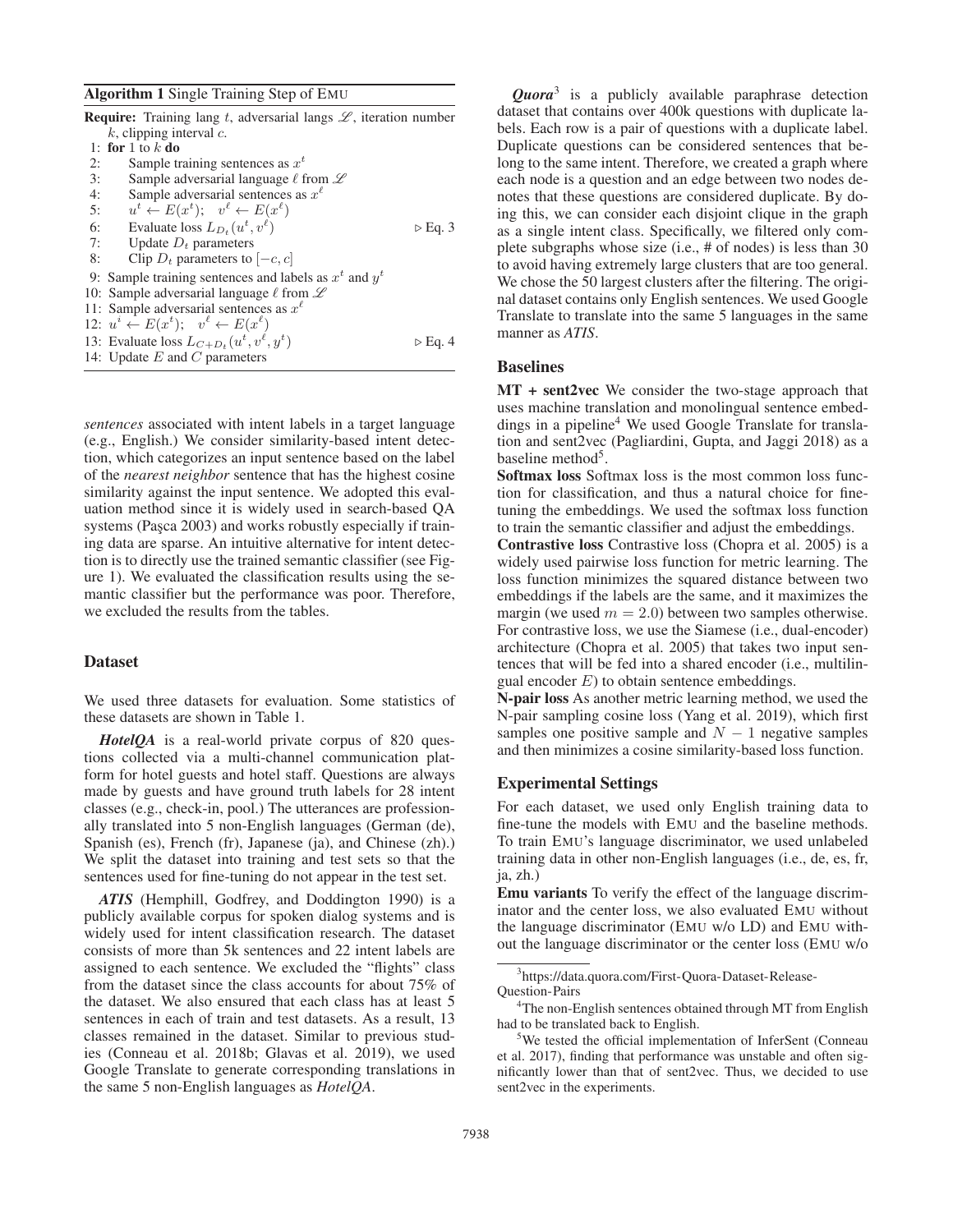Table 2: Experimental results (Acc@1) on three dataset. The highest performance (excluding EMU-PARALLEL) is in bold and the highest performance by EMU-PARALLEL is underlined. \*, \*\*, and \*\*\* denote  $p$ -value  $< 0.01, 0.05$ , and  $0.10$  respectively based on the binomial proportion confidence intervals of Acc@1 values against the baseline methods.

 $(4.1H + 10A)$ 

|          | (a) $\pi$ <i>oletQA</i> |           |           |           |                        |                   |                 |                    |           |                        |                   |                 |
|----------|-------------------------|-----------|-----------|-----------|------------------------|-------------------|-----------------|--------------------|-----------|------------------------|-------------------|-----------------|
|          |                         |           |           |           | $EN \rightarrow$ *     |                   |                 | $* \rightarrow EN$ |           |                        |                   |                 |
|          | Method                  | en-en     | $d$ e     | es        | fr                     | ja                | zh              | de                 | es        | $\overline{\text{fr}}$ | ja                | zh              |
|          | $MT + sent2vec$         | 48.6      | 41.0      | 35.4      | 34.7                   | 47.2              | 43.1            | 46.5               | 47.2      | 44.4                   | 48.6              | 41.7            |
| Baseline | LASER (original)        | 55.6      | 45.1      | 48.6      | 48.6                   | 47.9              | 45.1            | 43.8               | 45.8      | 50.7                   | 44.4              | 49.3            |
|          | Contrastive loss        | 34.0      | 19.4      | 12.5      | 22.9                   | 25.7              | 21.5            | 24.3               | 18.8      | 25.7                   | 24.3              | 20.1            |
|          | N-pair loss             | 27.8      | 20.8      | 22.9      | 21.5                   | 20.8              | 21.5            | 24.3               | 24.3      | 25.7                   | 25.0              | 20.1            |
|          | Softmax loss            | 30.6      | 13.9      | 13.9      | 7.6                    | 8.3               | 7.6             | 13.2               | 24.3      | 16.0                   | 20.8              | 13.9            |
|          | EMU                     | 78.5***   | $66.7***$ | $66.0***$ | $63.2***$              | $63.2***$         | $62.5***$       | $56.9***$          | $62.5***$ | 58.3***                | $53.5***$         | $59.7**$        |
|          | EMU w/o LD              | 76.4***   | 63.2***   | 59.7***   | $65.3***$              | 66.7***           | 56.9***         | 55.6***            | 61.8***   | 56.9                   | 54.2**            | 58.3**          |
| Proposed | EMU W/o LD+CL           | $77.1***$ | $62.5***$ | $60.4***$ | $61.8***$              | 68.1***           | 58.3***         | 58.3***            | $62.5***$ | 56.9***                | 55.6***           | 58.3**          |
|          | EMU-PARALLEL            | $79.2***$ | $68.1***$ | $65.3***$ | $65.3***$              | $59.0***$         | $61.8***$       | $59.7***$          | $61.1***$ | $59.0**$               | 48.6              | $58.3**$        |
|          |                         |           |           |           |                        | (b) ATIS          |                 |                    |           |                        |                   |                 |
|          |                         |           |           |           | $EN \rightarrow$ *     |                   |                 | $* \rightarrow EN$ |           |                        |                   |                 |
|          | Method                  | en-en     | de        | es        | fr                     | ja                | $\overline{zh}$ | de                 | es        | $\overline{\text{fr}}$ | ja                | zh              |
|          | $MT + sent2vec$         | 90.5      | 87.3      | 89.7      | 87.7                   | 2.4               | 7.1             | 84.9               | 84.9      | 86.1                   | 80.6              | 81.7            |
| Baseline | LASER (original)        | 88.5      | 86.5      | 84.1      | 81.3                   | 85.3              | 87.7            | 87.7               | 87.7      | 85.7                   | 86.5              | 87.7            |
|          | Contrastive loss        | 83.3      | 62.3      | 67.9      | 63.9                   | 44.0              | 52.8            | 66.7               | 69.4      | 64.3                   | $\overline{57.9}$ | 59.1            |
|          | N-pair loss             | 81.0      | 57.1      | 49.2      | 52.0                   | 30.2              | 42.1            | 58.3               | 57.9      | 55.2                   | 41.3              | 41.3            |
|          | Softmax loss            | 90.5      | 48.0      | 63.5      | 52.0                   | 56.0              | 52.0            | 50.0               | 46.0      | 45.2                   | 35.7              | 39.7            |
|          | <b>EMU</b>              | 98.8***   | 98.4***   | 98.4***   | 93.7***                | 98.4***           | $97.6***$       | $95.6***$          | $94.8***$ | $94.0***$              | 89.3              | 84.5            |
|          | EMU w/o LD              | 97.6***   | 98.0***   | 96.8***   | 94.8***                | 95.6***           | 93.7***         | 92.5***            | 83.3      | 88.5                   | 84.5              | 87.3            |
| Proposed | EMU W/o LD+CL           | 98.4***   | 97.6***   | 98.0***   | $96.4***$              | $94.0***$         | 95.6***         | 91.7**             | 84.5      | 87.7                   | 82.1              | 86.1            |
|          | EMU-PARALLEL            | $99.2***$ | 98.4***   | 98.0***   | 95.2***                | $97.2***$         | $96.0***$       | 95.2***            | $95.6***$ | 93.7***                | 77.8              | 83.7            |
|          |                         |           |           |           |                        | $(c)$ Quora       |                 |                    |           |                        |                   |                 |
|          |                         |           |           |           | $EN \rightarrow$ *     |                   |                 |                    |           | $* \rightarrow EN$     |                   |                 |
|          | Method                  | en-en     | de        | es        | $\overline{\text{fr}}$ | ja                | $\overline{zh}$ | $\overline{de}$    | es        | $\overline{\text{fr}}$ | ja                | $\overline{zh}$ |
|          | $MT + sent2vec$         | 77.6      | 74.0      | 75.8      | 73.5                   | 1.8               | 72.6            | 70.4               | 70.4      | 69.5                   | 70.4              | 71.3            |
| Baseline | LASER (original)        | 88.8      | 83.9      | 86.5      | 85.2                   | 86.5              | 85.2            | 79.8               | 79.8      | 84.3                   | 88.3              | 85.7            |
|          | Contrastive loss        | 65.0      | 35.4      | 43.0      | 42.6                   | $\overline{27.8}$ | 26.0            | 50.2               | 59.2      | 54.3                   | 50.7              | 49.8            |
|          | N-pair loss             | 61.4      | 23.8      | 40.4      | 35.9                   | 12.6              | 26.5            | 50.2               | 53.4      | 45.7                   | 50.7              | 52.0            |
|          | Softmax loss            | 75.8      | 20.2      | 35.4      | 30.5                   | 12.1              | 16.1            | 31.4               | 39.0      | 35.9                   | 28.3              | 26.0            |
|          | EMU                     | 89.7      | $87.0*$   | 86.5      | 84.3                   | 86.5              | 86.1            | 81.2               | 87.0      | 82.5                   | 83.9              | 84.8            |
|          | EMU w/o LD              | 89.7      | 83.9      | 85.7      | 83.4                   | 82.1              | 87.4            | 77.6               | 84.3      | 83.4                   | 86.5              | 83.9            |
| Proposed | EMU W/o LD+CL           | 88.3      | 75.3      | 80.3      | 75.8                   | 70.9              | 78.5            | 72.6               | 82.1      | 75.3                   | 81.6              | 80.7            |
|          | <b>EMU-PARALLEL</b>     | 86.5      | 78.0      | 79.4      | 76.2                   | 74.4              | 78.5            | 78.9               | 82.1      | 78.0                   | 80.3              | 82.1            |
|          |                         |           |           |           |                        |                   |                 |                    |           |                        |                   |                 |

LD+CL) as a part of an ablation study. Finally, we evaluated EMU-PARALLEL, which uses *parallel sentences* instead of randomly sampled sentences for cross-lingual adversarial training.

Hyper-parameters We used the official implementation of  $LASER<sup>6</sup>$  and the pre-trained models including BPE. We implemented our proposed method and the baseline methods using PyTorch. We used an initial learning rate of <sup>10</sup><sup>−</sup><sup>3</sup> and optimized the model with Adam. We used a batch size of 16. For our proposed methods, we set  $\alpha = 50$  and  $\lambda = 10^{-4}$ . All the models were trained for 3 epochs. The architecture of language discriminator  $D$  has two 900-dimensional fully-connected layers with a dropout rate of 0.2. The hyperparameters were  $\gamma = 10^{-4}$ ,  $k = 5$ ,  $c = 0.01$  respectively. The language discriminator was also optimized with Adam with an initial learning rate of  $5.0 \times 10^{-4}$ .

Evaluation Metric We used the leave-one-out evaluation method on the test data. For each sentence, we consider the other sentences in the test data as labeled sentences to find the nearest neighbor to predict the label. The idea is to exclude the direct translation of an input sentence in the target language to make the nearest neighbor search more challenging and to simulate the real-world setting where parallel sentences are missing. We used  $Acc@1$  (the ratio of test sentences that are correctly categorized into the intent classes) as our evaluation metric.

### Results and Discussion

Table 2 shows the experimental results on these three datasets. In Table 2 (a), EMU achieved the best performance for all the 11 tasks (en-fr, en-ja, and ja-en by EMU w/o LD and en-ja by EMU w/o LD+CL.) EMU outperformed the baseline methods including the original LASER model. In Table 2 (b), EMU achieved the best performance for 10 tasks

<sup>6</sup> https://github.com/facebookresearch/LASER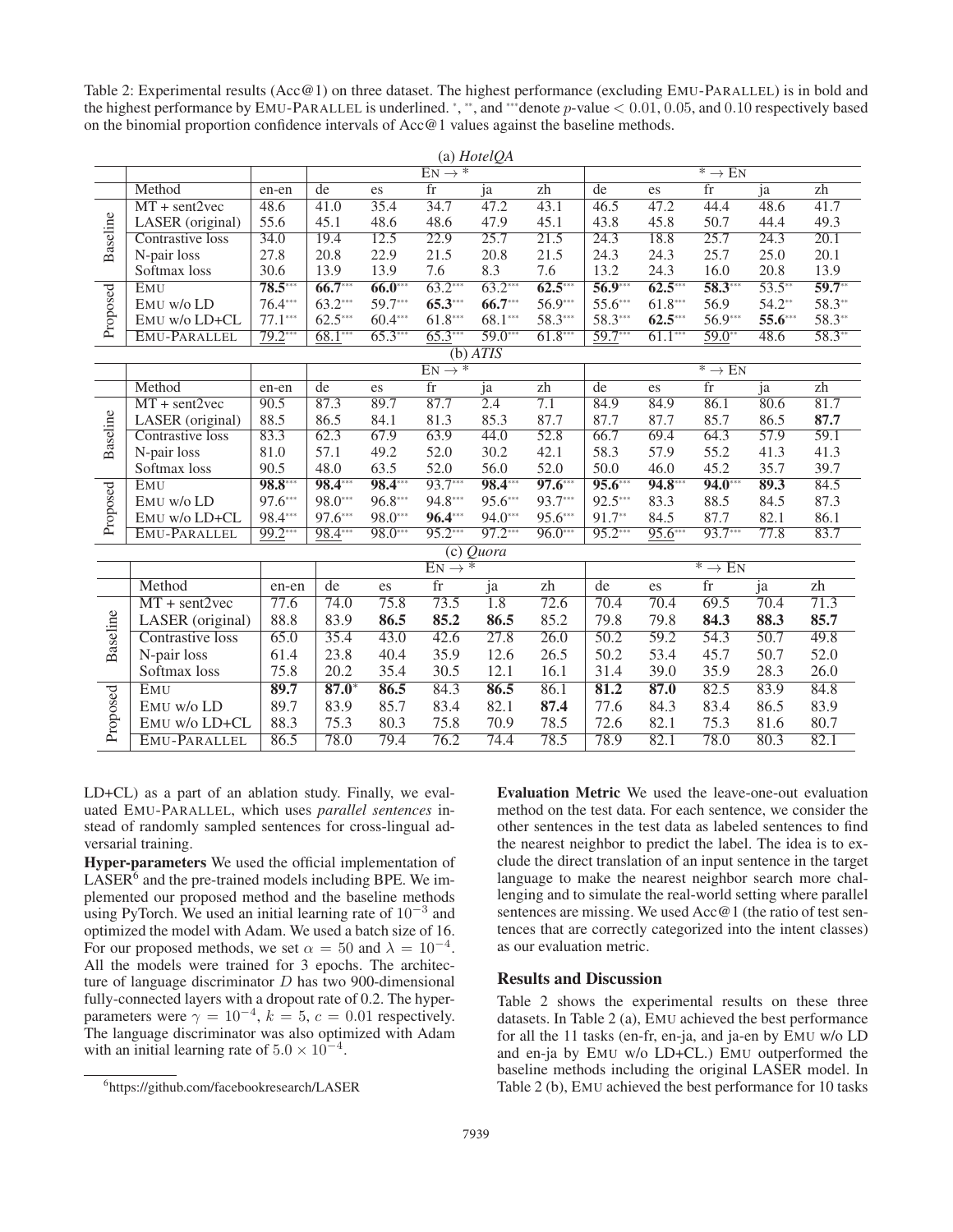Table 3: Relative performance (Acc@1 on *HotelQA*) of EMU w/o LD models trained on different training languages against the original LASER model for each language pair.

| Training data  | en-en     | en-de     | en-fr     | de-en     | de-de     | de-fr     | fr-en     | fr-de     | $fr-fr$   |
|----------------|-----------|-----------|-----------|-----------|-----------|-----------|-----------|-----------|-----------|
| En only        | $+37.5%$  | $+40.0\%$ | $+34.3\%$ | $+27.0%$  | $+10.0\%$ | $+1.7\%$  | $+12.3\%$ | $+12.7\%$ | $+11.1\%$ |
| De only        | $+26.2\%$ | $+47.7\%$ | $+10.0\%$ | $+49.2%$  | $+10.0\%$ | $+25.0\%$ | $+9.6\%$  | $+7.9\%$  | $+9.9\%$  |
| Fr only        | $+30.0\%$ | $+33.8\%$ | $+28.6\%$ | $+17.5\%$ | $+8.7\%$  | $+16.7\%$ | $+31.5%$  | $+15.9\%$ | $+17.3\%$ |
| $En + De$      | $+37.5%$  | $+58.5\%$ | $+27.1\%$ | $+50.8\%$ | $+17.5\%$ | $+23.3\%$ | $+9.6\%$  | $+12.7\%$ | $+14.8\%$ |
| $En + Fr$      | $+40.0\%$ | $+60.0\%$ | $+50.0\%$ | $+46.0\%$ | $+12.5\%$ | $+33.3\%$ | $+35.6\%$ | $+25.4\%$ | $+23.5\%$ |
| $De + Fr$      | $+28.7\%$ | $+50.8\%$ | $+37.1\%$ | $+55.6\%$ | $+12.5\%$ | $+46.7\%$ | $+31.5%$  | $+25.4\%$ | $+17.3\%$ |
| $En + De + Fr$ | $+41.2\%$ | $+63.1\%$ | $+47.1\%$ | $+60.3\%$ | $+20.0\%$ | $+56.7\%$ | $+31.5\%$ | $+34.9\%$ | $+25.9\%$ |

Table 4: Relative performance of Acc@1 on *HotelQA* of EMU w/o LD against the original LASER model for each language pair.

| $*$ $\rightarrow$ | en        | de.       | es        | fr        | zh        | 1a       |
|-------------------|-----------|-----------|-----------|-----------|-----------|----------|
| en                | $+37.5%$  | $+40.0\%$ | $+22.9%$  | $+34.3%$  | $+39.1%$  | $+26.1%$ |
| de                | $+27.0%$  | $+10.0%$  | $+10.0\%$ | $+1.7\%$  | $+14.5%$  | $+20.9%$ |
| es                | $+34.8\%$ | $+0.0\%$  | $+11.5%$  | $+5.0\%$  | $+21.3%$  | $+8.0\%$ |
| fr                | $+12.3%$  | $+12.7%$  | $+23.2\%$ | $+11.1\%$ | $+13.2\%$ | $+7.1\%$ |
| zh                | $+21.9%$  | $+34.5%$  | $+11.4\%$ | $+9.6%$   | $+9.1\%$  | $+10.1%$ |
| ja                | $+18.3%$  | $+31.0%$  | $+23.4\%$ | $+20.3%$  | $+32.3%$  | $+22.1%$ |

(en-fr by EMU w/o LD+CL.) The original LASER model showed the best performance for zh-en and all of the EMU methods degraded the performance for the task. In Table 2 (c), EMU achieved the best performance for 7 tasks (en-zh by EMU w/o LD), whereas the original LASER model achieved the best performance for the rest of the tasks. From the results, EMU consistently outperformed the baseline methods, including the original LASER model. At the same time, EMU failed to improve the performance of the five tasks, namely zh-en on *ATIS* (Table 2 (b)) and en-fr, fr-en, ja-en, ja-zh on *Quora* (Table 2 (c)). We would like to emphasize that the EMU models were trained using labeled data only in English. The EMU also used unlabeled data in non-English languages. Therefore, it is noteworthy that our framework successfully specializes multilingual sentence emebeddings for multiple language pairs, which involve English, using only English labeled data. The results support that EMU is effective in semantically specializing multilingual sentence embeddings.

For all the tasks, we observe that the baseline fine-tuning methods (i.e., contrastive loss, N-pair loss, softmax loss) do not improve the performance but instead decrease the accuracy values compared to the original LASER performance. The results indicate that fine-tuning multilingual sentence embeddings is sensitive to the choice of loss functions, and  $L_2$ -constrained softmax loss is the best choice among the loss functions.

The original LASER model consistently performs better on all datasets for the en-en task compared to the other tasks. This is partially due to the higher quality sentence embeddings in English. More specifically, the LASER model was trained on MT tasks, translating text from 93 languages to either English or Spanish as target languages with English having the most training data in the dataset (Artetxe and Schwenk 2019b).

Table 5: Ablation study of EMU. Each value denotes the average percentage point (pp) drop after removing the component. Negative values denote *improvements* after removing the component. \*\*and \*\*\*denote p-values  $< 0.05$  and  $< 0.01$ (Wilcoxon signed ranked test) respectively.

| Component              | <i>HotelOA</i> | <b>ATIS</b> | <i>Ouora</i> |
|------------------------|----------------|-------------|--------------|
| Language Discriminator | 1.45           |             | .05          |
| Center loss            |                | 0.04        | $6.00***$    |
|                        |                |             |              |

MT+sent2vec shows significantly low Acc@1 values for the en-ja and en-zh tasks on *ATIS*, and for the en-ja task on *Quora*. Investigating this trend, we observed that backtranslation of sentences that were translated from en into ja/zh results in the following types of degradation: (1) missing words, especially interrogative pronouns (e.g., what, when, which etc.) and verbs, (2) significant changes in the word order. As discussed above, sent2vec embeddings are also susceptible to this type of perturbation. From the evaluation perspective, we can consider the en-en performance of MT+sent2vec as an upper bound on its performance for all en-\* and \*-en tasks, assuming that MT exactly translates back to the original sentence in English. Nevertheless, EMU consistently outperforms MT+sent2vec.

Ablation study We conducted an ablation study to quantitatively evaluate the contribution of each component of EMU, namely, the language discriminator and the center loss. First, we compared EMU w/o LD with EMU to verify the effect of the language discriminator, and then compared EMU w/o LD and EMU w/o LD+CL to determine the effect of the center loss.

Table 5 shows the average percentage point drop (i.e., the degree of contributions) of each component. The language discriminator had a significant contribution of 2.81 points on *ATIS*. The contributions were 1.45 points and 1.05 points on *HotelQA* and *Quora* respectively. Similarly, the center loss had a significant impact on *Quora*, whereas it had almost no effect on *ATIS* and had a negative impact on *HotelQA*.

Sentence embedding visualization We conducted a qualitative analysis to observe how our framework with the language discriminator specialized multilingual sentence embeddings and enhanced the multilinguality. We filtered English and German sentences from the test data of the *ATIS* dataset and visualized sentence embeddings of (a) the original LASER model, (b) the softmax loss, (c) EMU w/o LD,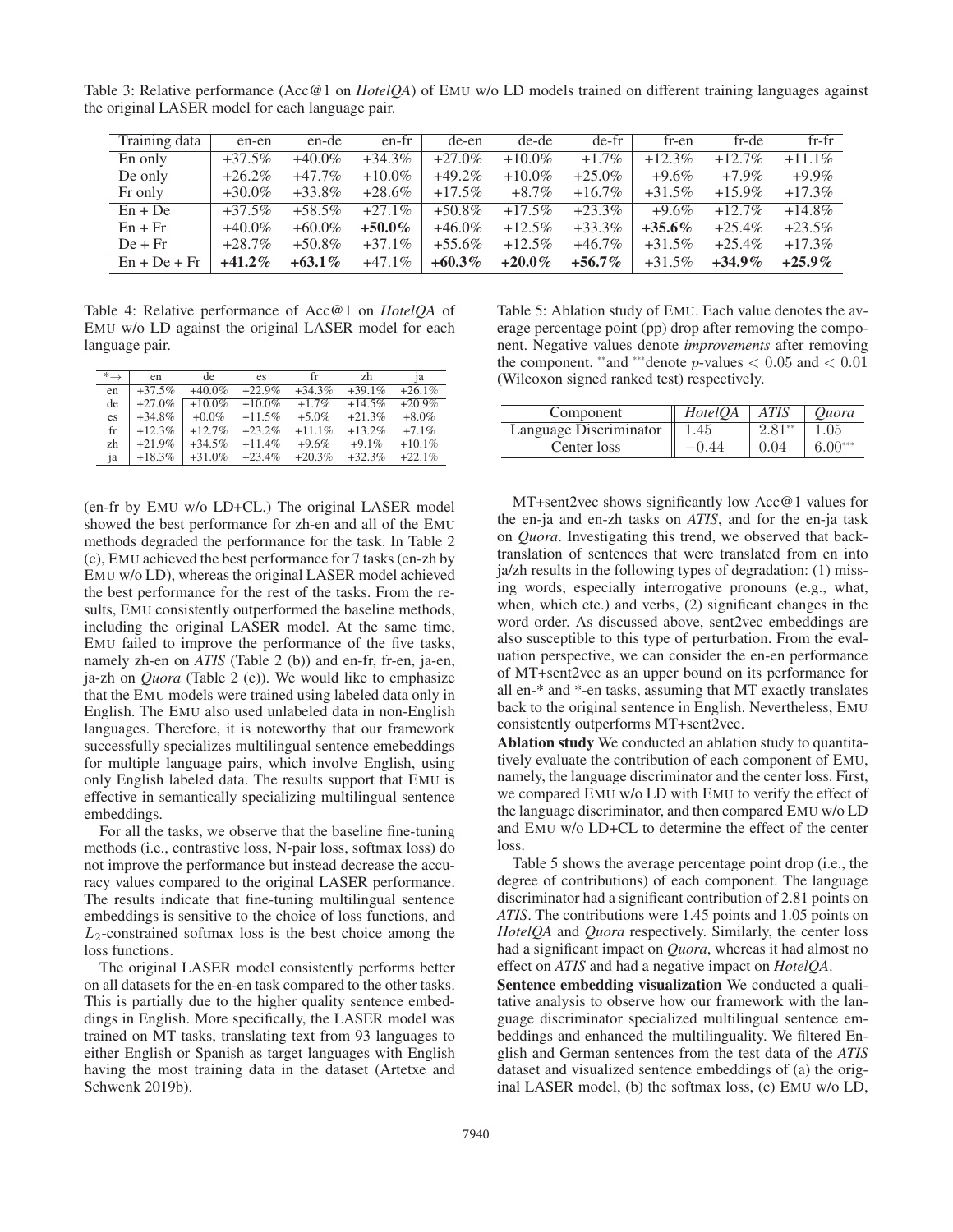

Figure 2: Visualizations of the sentence embeddings of English (◦) and German (×) test data of the *ATIS* dataset. We used t-SNE to convert the sentence embeddings into the 2d space. Each point is a sentence and the color denotes the intent class. The plots are: (a) the original LASER embeddings, (b) softmax loss, (c) EMU w/o LD, (d) EMU.

and (d) EMU into the same 2D space using  $t$ -SNE.

Figure 2 shows visualizations of these methods. Figure 2(a) shows that the original LASER sentence embeddings have multilinguality, as the sentences in the same intent in English and German were embedded close to each other. Figure 2(b) shows that fine-tuning the model with the softmax loss function broke not only the intent clusters but also spoiled the multilinguality. In Figure 2(c), EMU w/o LD successfully specialized the sentence embeddings, whereas multilinguality was degraded as the sentence embeddings of the same intent classes were separated compared to the original LASER model. Finally, EMU (with the language discriminator) moved sentence embeddings of the same intent in English and German close to each other, as shown in Figure  $2(d)$ .

From the results, we observe that incorporating the language discriminator enriches the multilinguality in the embedding space.

Do we need parallel sentences for Emu? We compared EMU to EMU-PARALLEL, which uses parallel sentences instead of randomly sampled sentences, to verify whether using parallel sentences makes multilingual adversarial learning more effective. The results are shown in Tables 2 (a)-(c). Compared to EMU, EMU-PARALLEL showed lower Acc@1 values on the three datasets. The decreases were -0.5 points, -1.2 points, and -5.9 points on *HotelQA*, *ATIS*, and *Quora* respectively. The differences are not statistically significant except for *Quora*. The results show that the language discriminator of EMU does not need any cost-expensive parallel corpus but can improve performance using *unlabeled and non-parallel* sentences in other languages.

What language(s) should we use for training? We also investigated how the performance changes by fine-tuning with training data in multiple languages other than English. To understand the insights more closely, we turned off the language discriminator in this analysis to ensure that EMU uses data only in specified languages. We summarize the relative performance of EMU w/o LD against the original LASER model on the *HotelQA* dataset. As discussed above, the accuracy values of tasks that involve English in at least one side (i.e., source language, target language, or both) show larger improvements than the other pairs that only involve non-English languages. This is likely because sentence embeddings of those languages were not appropriately finetuned compared to those of English because training data in those languages were not used.

Therefore, we hypothesized that using training data in the same language for a target and/or source language would be the best choice. To test the hypothesis, we chose English, German, and French as source/target languages and conducted additional experiments on the *HotelQA* dataset. The experimental settings, including the hyper-parameters, followed the main experiments, with only the training data used for fine-tuning being different.

Table 3 shows the results. When only using training data in a single language (i.e., En only, De only, Fr only), the target language was the best training data for monolingual intent classification tasks because this method achieved the best performance in the en-en, de-de, and fr-fr tasks respectively. Similarly, using the source and target languages as training data was the best configuration for methods that trained in two languages. That is, En+De achieved the best performance for the en-de and de-en tasks. En+Fr (De+Fr) also achieved the best performance for the en-fr (de-fr) and fr-en (fr-de.) Finally, the method that used training data in the three languages (En+De+Fr) showed the best accuracy values for 7 out of 9 tasks. The degradation in those two tasks occurred when En+De+Fr incorporated a language that was neither the source nor target languages (i.e., en-fr and fr-en.)

From the results, we conclude that we should focus on creating training data in a target or source language to obtain the best performance with EMU and use our budget effectively.

### Related Work

Multilingual embedding techniques (Ruder et al. 2019) have been well studied, and most of the prior work has focused on word embeddings. However, relatively fewer techniques have been developed for multilingual sentence embeddings. This is because such techniques (Hermann and Blunsom 2014; Artetxe and Schwenk 2019b) require parallel sentences for training multilingual sentence embeddings and some use both sentence-level and word-level alignment information (Luong, Pham, and Manning 2015). Ruckle et al. (Rücklé et al. 2018) developed an unsupervised sentence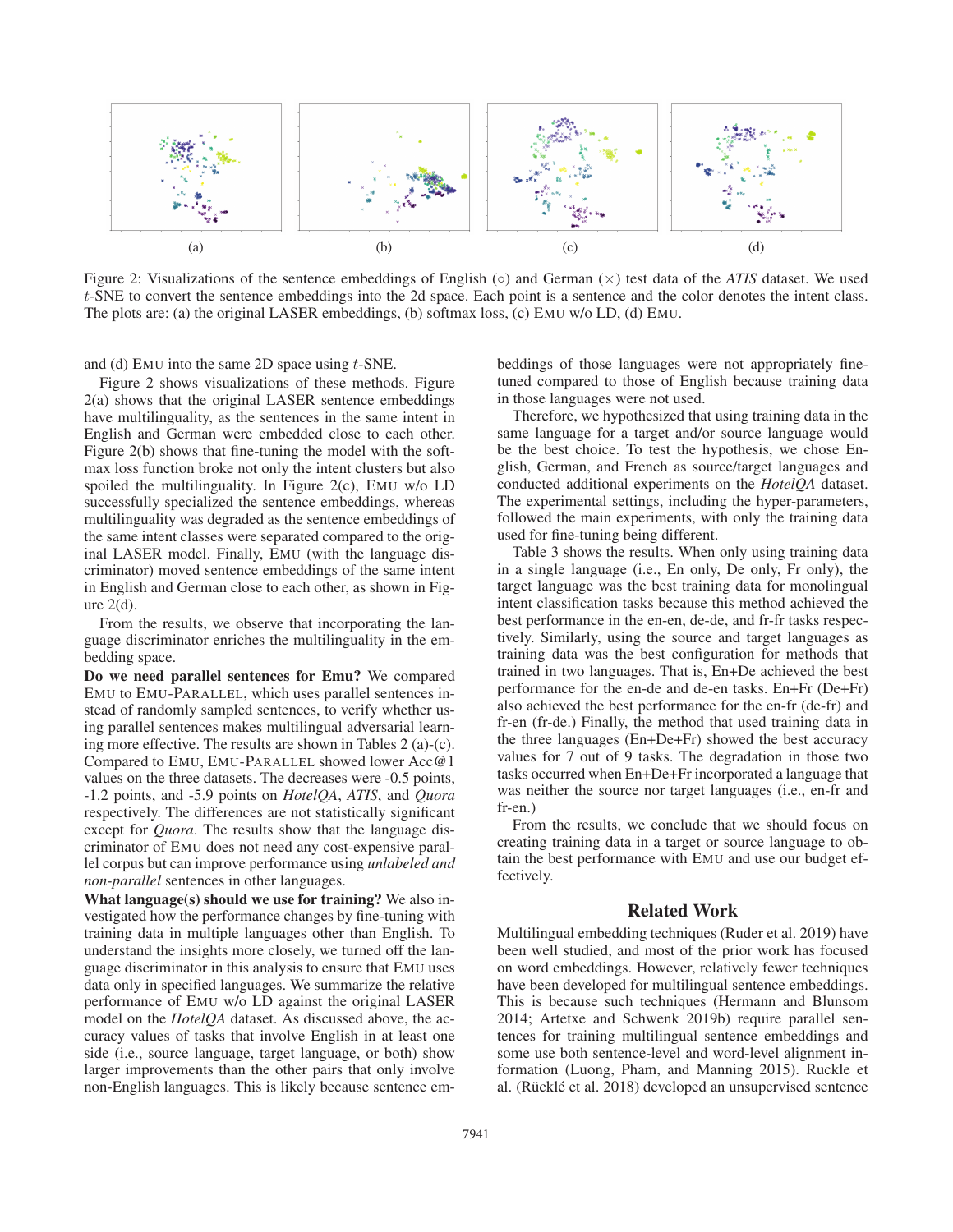embedding method based on concatenating and aggregating cross-lingual word embeddings . They also confirm that the method performs well on cross-lingual as well as monolingual settings. Schwenk and Douze (Schwenk and Douze 2017) used machine translation tasks to learn multilingual sentence representations. This idea has been further expanded in LASER (Artetxe and Schwenk 2019b; 2019a), a recently developed system which trains a language-agnostic sentence embeddings model with a large number of translation tasks on a large-scale parallel corpora.

Similar to the center loss used in this paper, two techniques have incorporated cluster-level information (Huang et al. 2018; Doval et al. 2018) to enhance the compactness of word clusters to improve the quality of multilingual word embedding models. None of them have directly used the centroid of each class to calculate loss values for training.

Adversarial learning (Goodfellow et al. 2014) is a common technique that has been used for many NLP tasks, including (monolingual) sentence embeddings (Patro et al. 2018) and multilingual word embeddings (Conneau et al. 2018b; Chen and Cardie 2018). (Chen et al. 2018) developed a technique that uses a language discriminator to train a cross-lingual sentiment classifier. Our framework is similar in the use of a language discriminator, but our novelty is that it uses a language discriminator for learning multilingual sentence embeddings instead of cross-lingual transfer. Joty et al. (Joty et al. 2017) used a language discriminator to train a model for cross-lingual question similarity calculation. Their setting differs from ours as their method requires parallel sentences in different languages and pair-wise similarity labels instead of class labels.

There is a line of work in post-processing word embedding models called *word embedding specialization* (Faruqui et al. 2015; Kiela, Hill, and Clark 2015; Mrkšić et al. 2017). Prior work specialized word embeddings with different external resources such as semantic information (Faruqui et al. 2015). The common approaches are (1) a post-hoc learning (Faruqui et al. 2015) that uses additional loss function to tune pre-trained embeddings, (2) learning an additional model (Glavaš and Vulić 2018; Vulić et al. 2018), and (3) the fine-tuning approach (Abdalla, Sahlgren, and Hirst 2019), which is similar to our fine-tuning approach. However, to the best of our knowledge, we are the first to approach semantic specialization of multilingual sentence embeddings.

### **Conclusion**

We have presented EMU, a semantic specialization framework for multilingual sentence embeddings. EMU incorporates multilingual adversarial training on top of fine-tuning to enhance multilinguality without using parallel sentences.

Our experimental results show that EMU outperformed the baseline methods including state-of-the-art multilingual sentence emebeddings, LASER, and monolingual sentence embeddings after machine translation with respect to multiple language pairs. The results also show that EMU can successfully train a model using only monolingual labeled data and unlabeled data in other languages.

# Acknowledgments

We thank Sorami Hisamoto for sharing his literature survey on cross-lingual embedding techniques and Tom Mitchell for helpful comments as well as the anonymous reviewers for their constructive feedback.

### References

Abdalla, M.; Sahlgren, M.; and Hirst, G. 2019. Enriching word embeddings with a regressor instead of labeled corpora. In *Proc. AAAI '19*, 6188–6195.

Arjovsky, M.; Chintala, S.; and Bottou, L. 2017. Wasserstein generative adversarial networks. In *Proc. ICML '17*, volume 70, 214–223.

Artetxe, M., and Schwenk, H. 2019a. Margin-based parallel corpus mining with multilingual sentence embeddings. In *Proc. ACL '19*, 3197–3203.

Artetxe, M., and Schwenk, H. 2019b. Massively multilingual sentence embeddings for zero-shot cross-lingual transfer and beyond. *Transactions of the Association for Computational Linguistics* 7:597–610.

Chen, X., and Cardie, C. 2018. Unsupervised multilingual word embeddings. In *Proc. EMNLP '18*, 261–270.

Chen, X.; Sun, Y.; Athiwaratkun, B.; Cardie, C.; and Weinberger, K. 2018. Adversarial deep averaging networks for cross-lingual sentiment classification. *Transactions of the Association for Computational Linguistics* 6:557–570.

Chidambaram, M.; Yang, Y.; Cer, D.; Yuan, S.; Sung, Y.; Strope, B.; and Kurzweil, R. 2019. Learning crosslingual sentence representations via a multi-task dualencoder model. In *Proc. RepL4NLP '19*, 250–259.

Chopra, S.; Hadsell, R.; LeCun, Y.; et al. 2005. Learning a similarity metric discriminatively, with application to face verification. In *Proc. CVPR '05*, 539–546.

Conneau, A.; Kiela, D.; Schwenk, H.; Barrault, L.; and Bordes, A. 2017. Supervised learning of universal sentence representations from natural language inference data. In *Proc. EMNLP '17*, 670–680.

Conneau, A.; Kruszewski, G.; Lample, G.; Barrault, L.; and Baroni, M. 2018a. What you can cram into a single  $\&$ !#\* vector: Probing sentence embeddings for linguistic properties. In *Proc. ACL '18*, 2126–2136.

Conneau, A.; Lample, G.; Ranzato, M.; Denoyer, L.; and Jégou, H. 2018b. Word translation without parallel data. In *Proc. ICLR '18*.

Devlin, J.; Chang, M.-W.; Lee, K.; and Toutanova, K. 2019. BERT: Pre-training of deep bidirectional transformers for language understanding. In *Proc. NAACL-HLT '19*, 4171– 4186.

Doval, Y.; Camacho-Collados, J.; Espinosa Anke, L.; and Schockaert, S. 2018. Improving cross-lingual word embeddings by meeting in the middle. In *Proc. EMNLP '18*, 294–304.

Faruqui, M.; Dodge, J.; Jauhar, S. K.; Dyer, C.; Hovy, E.; and Smith, N. A. 2015. Retrofitting word vectors to semantic lexicons. In *Proc. NAACL-HLT '15*, 1606–1615.